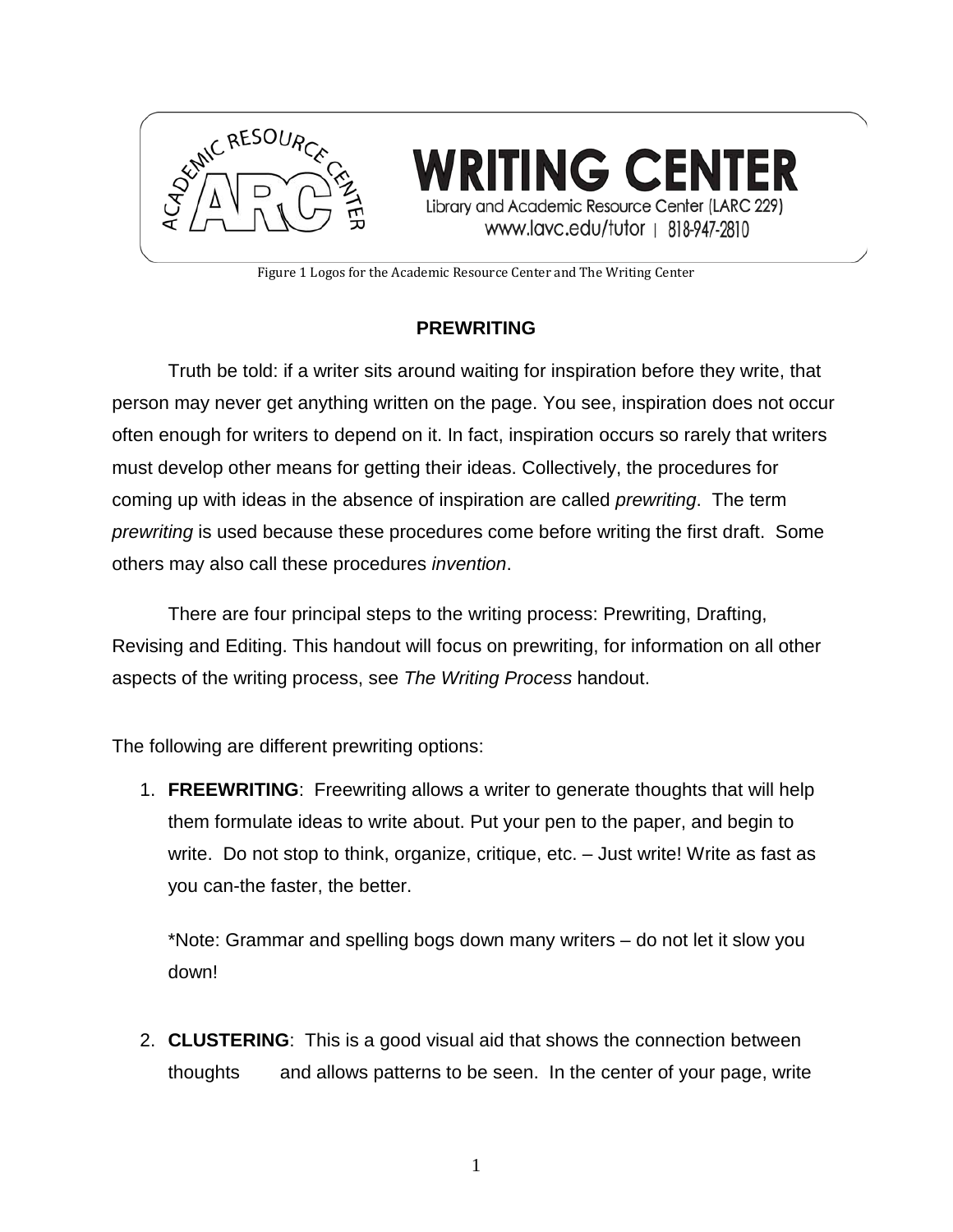the main idea or *stimulus word* that you are considering, and put a circle around it.



(A *stimulus word* is a word that helps ideas to flow)

As thoughts enter your mind, write them down, draw a circle around each, and connect the circles.



Continue expanding your thoughts as much as possible.

#### **Exercise:**

In the space below, use clustering to expand the above ideas. Come up with more subtopics for the bubbles, 'Better career options', 'Knowledge is power', 'Equal Opportunity', and 'Education should be a right not a privilege'.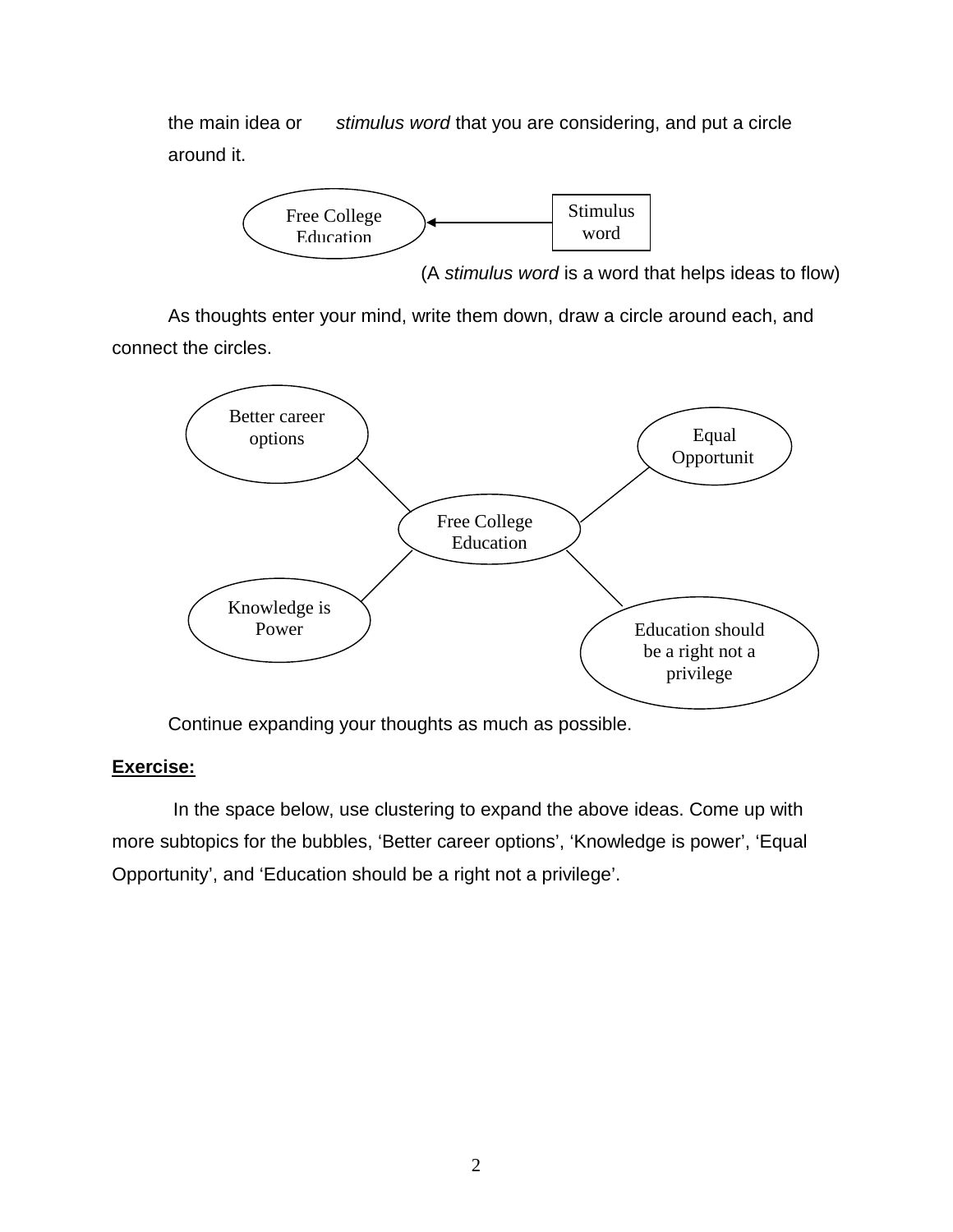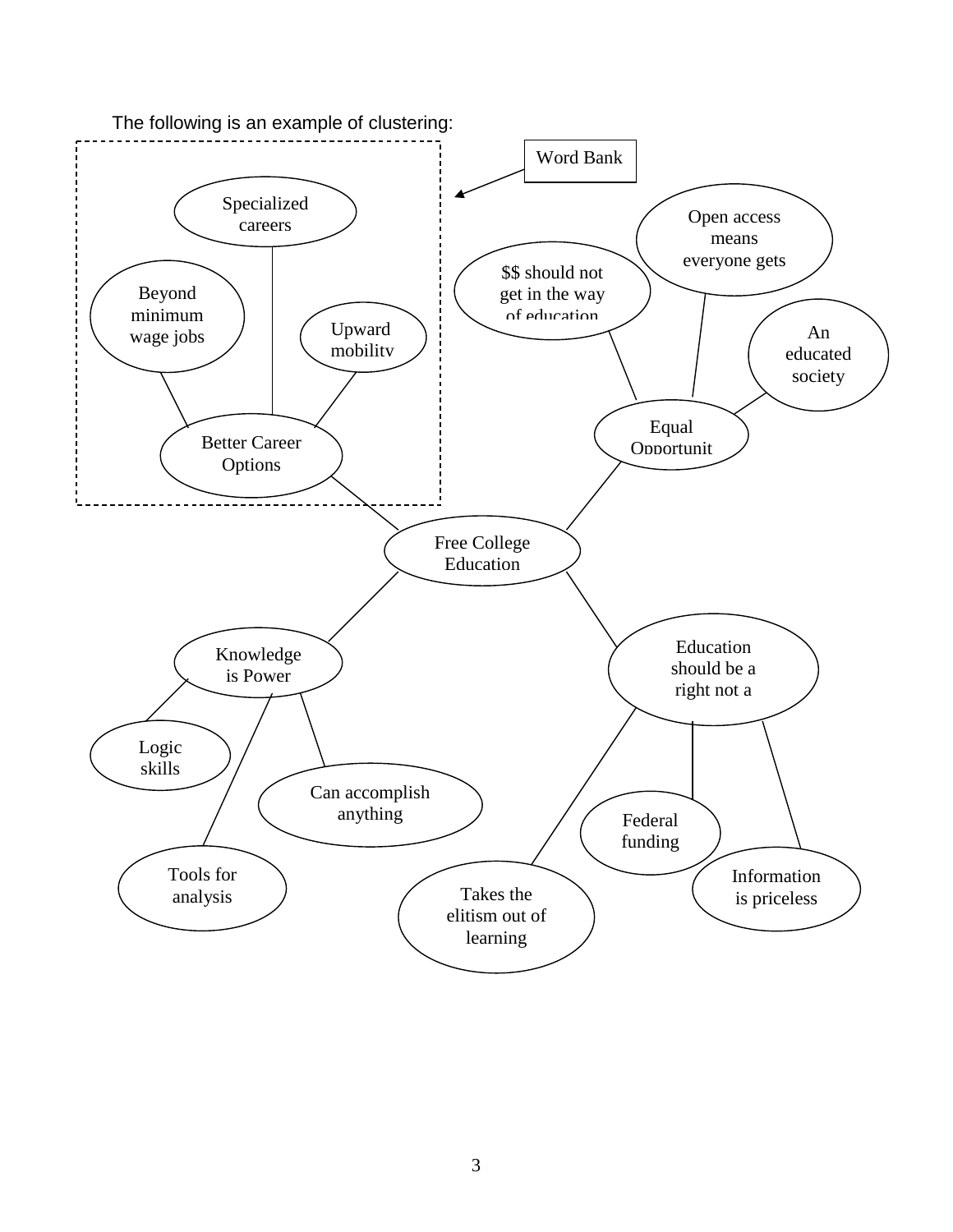Continue until you cannot think of anything else to write. When you think you are done, look at what you have written, and decide if there is one particular subject or word bank that you think you will be able to write a draft about. For instance, maybe you think the word bank *Better Career Options* and the connecting circles are the most interesting and contain the most to write about.

# **POINTS TO PONDER:**

- $\triangleright$  Do you think you could write an essay based on the ideas clustered here?
- $\triangleright$  Can you draw additional links between concepts?
- $\triangleright$  Are there ideas listed above that you would reject as irrelevant or too much to deal with?
- $\triangleright$  Can you think of some ideas, or a whole set of ideas, that should have been included but were not?
- What about the *negative aspects* of free college education? Should they be included in this essay?
- Can you come up with a *thesis statement* that would be appropriate for an essay based on this clustering of ideas?

### 3. **VENN DIAGRAMS**:

Another way to organize your prewriting ideas is by including them in a Venn diagram. A *Venn diagram* is a visual graph that is used to sum up complex situations. Use them to compare and contrast multiple ideas that have similarities and differences.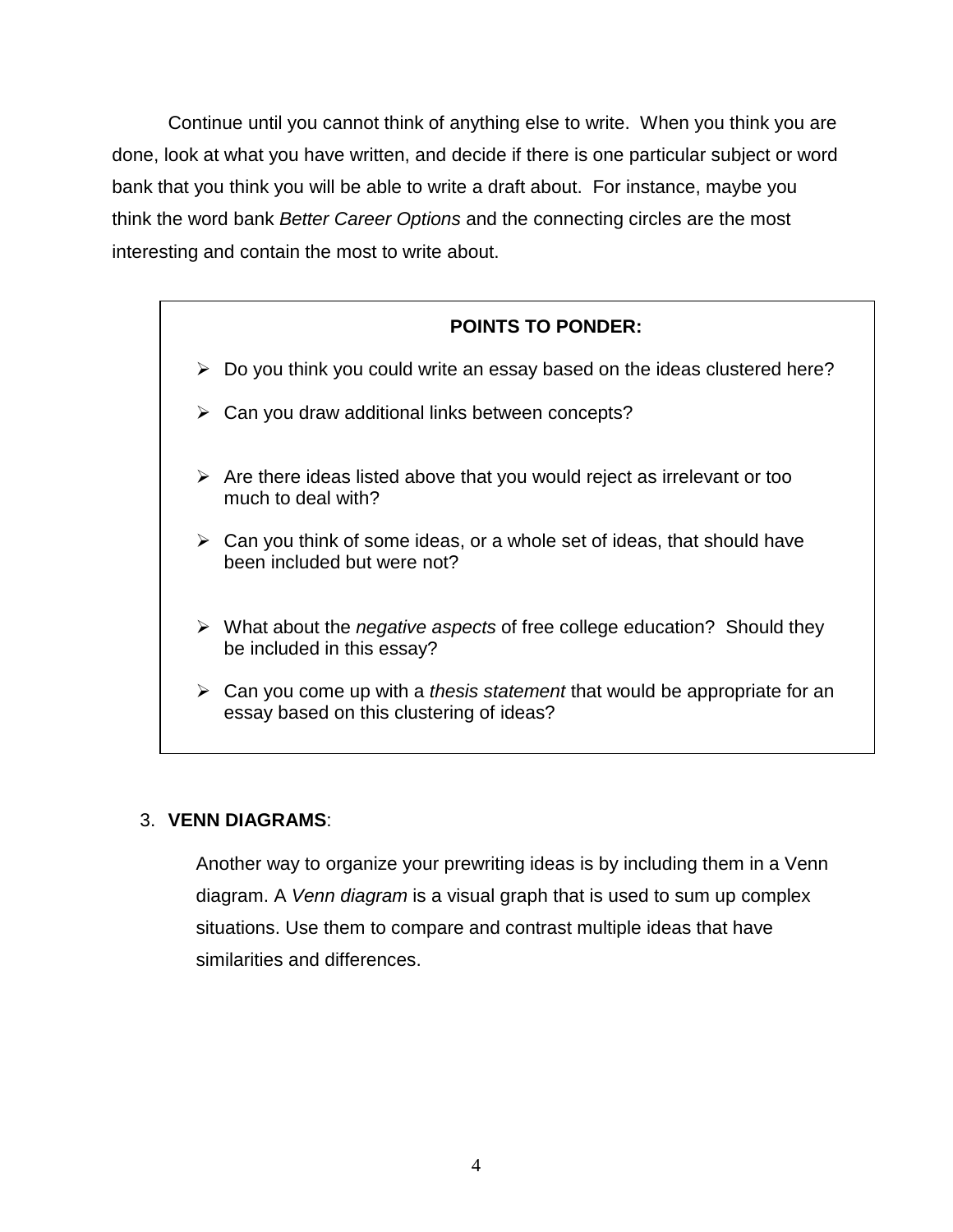Below is an example:



Figure 2 Example of a Written Cluster

 $\Box$  In this Venn diagram, we are comparing three different ideas:

- people who left
- people with small town pride
- people who stayed in the small town

(*Notice each group has its own circle*)

 $\Box$  There are overlapping areas where two circles share similarities where the arrows are pointing.

 $\Box$  One arrow points to "nostalgia" or the fond feeling one experiences when thinking about a familiar memory. This is an area that both circles, "people who left" and "small town pride people" share, which means that both groups of people feel nostalgia.

| $\Box$ | Notice the other arrow that points to an area shared between the two circles,     |
|--------|-----------------------------------------------------------------------------------|
|        | "small town pride people" and "people who stayed". This means that both groups of |
|        | people feel "defensiveness".                                                      |

When beginning an essay, one way would be to divide it into one paragraph about nostalgia and one about defensiveness.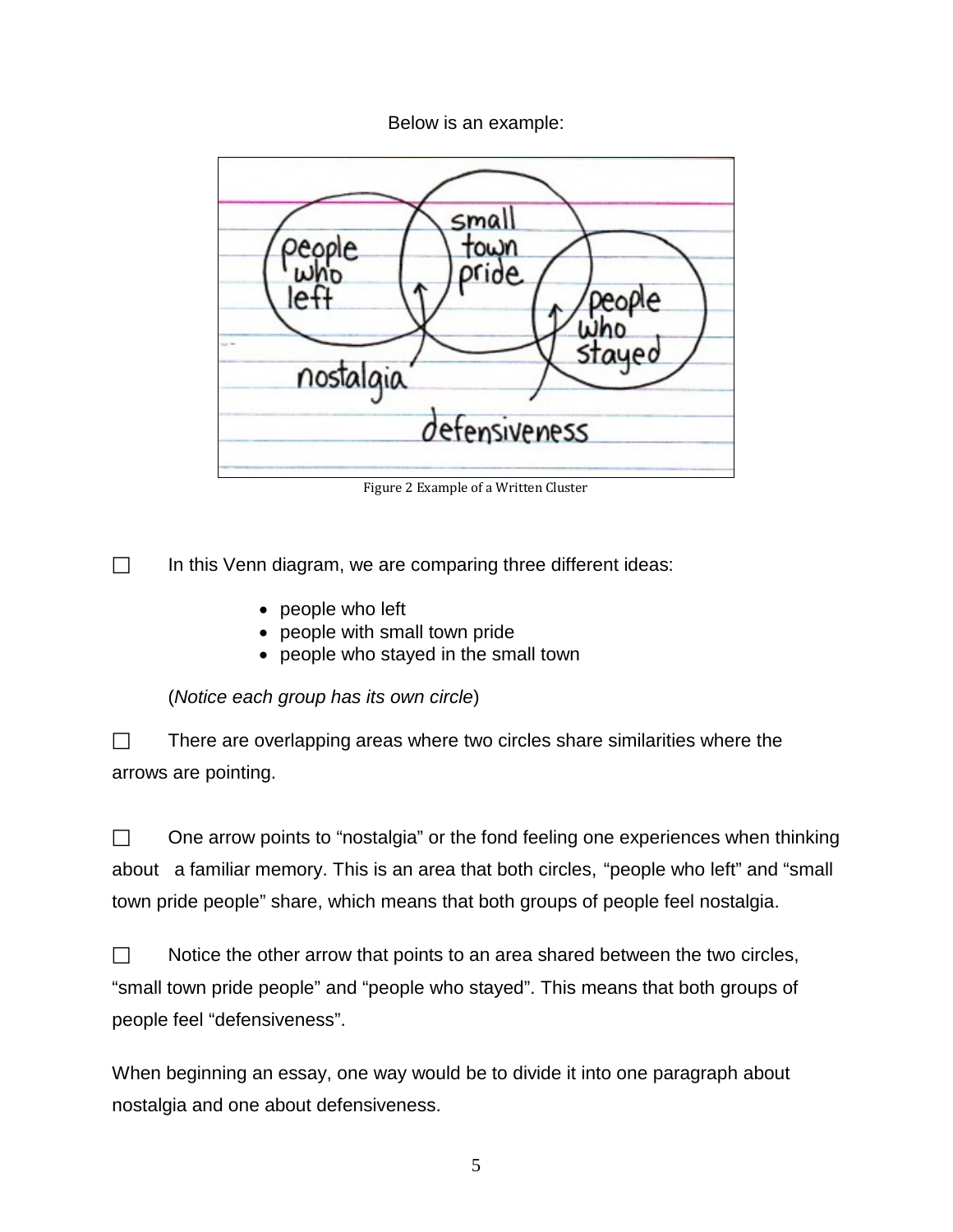**Exercise:** Practice making your own Venn diagram with three separate ideas that have similarities and differences. Use the space below to brainstorm. Then use the Venn Diagram below.



Figure 3 Blank Venn Diagram

4. **LISTING**: This method is like writing a shopping list of phrases and ideas. On your paper, write down any thought or feeling that comes to mind about a particular topic. This is similar to freewriting in that you should not censor yourself or worry about grammar – just write! This process will help you get all of those mixed up thoughts in your head down on paper, so you can sift through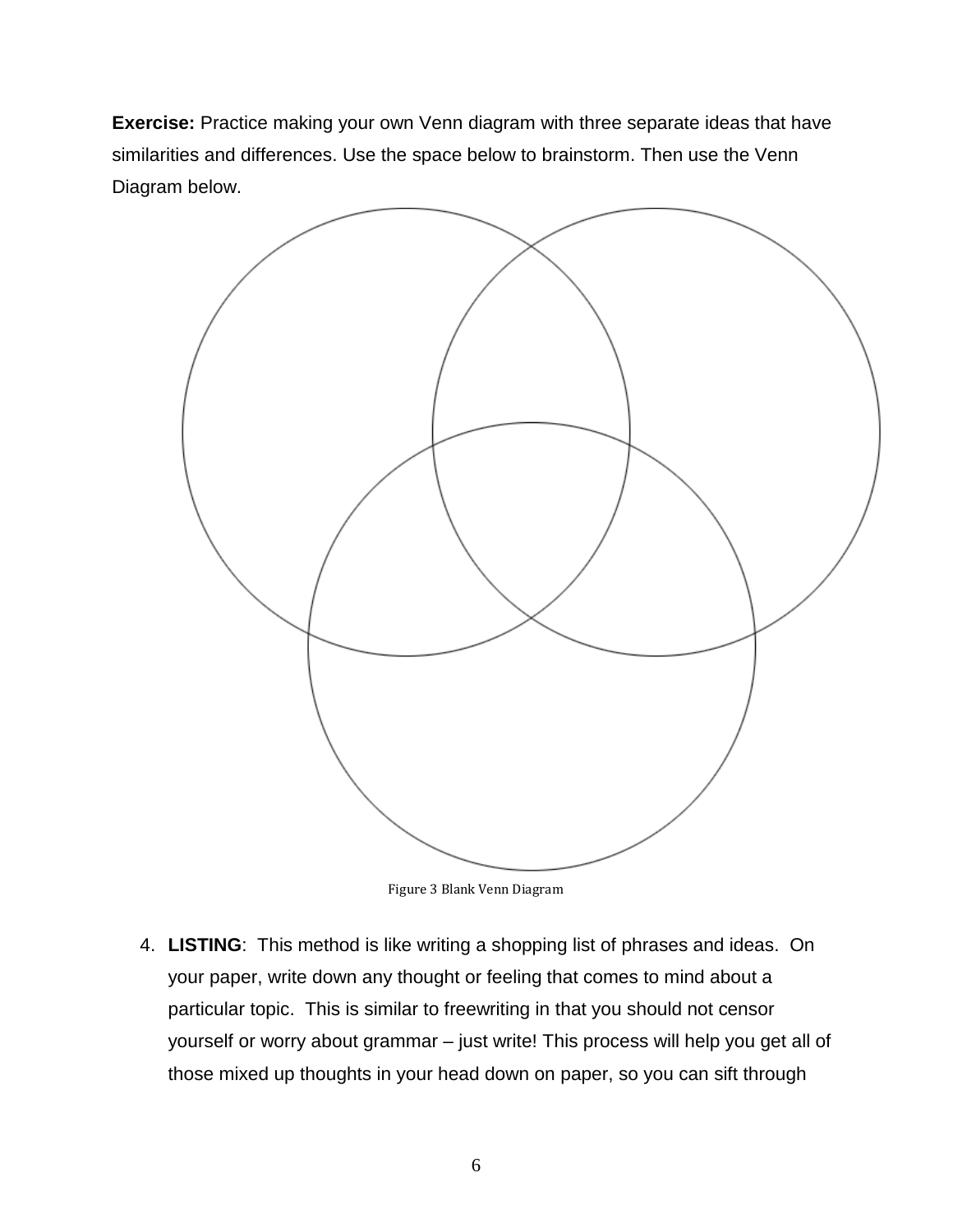them afterwards. Here is an example of a list on the topic "How I felt when I failed my midterm:"

- o was disappointed
- o felt defeated
- o inspired to do better next time
- o embarrassed to tell anybody
- o wanted to blame the teacher
- o got teased by my brother, the A student
- o afraid I would not pass the class
- o went to The Writing Center for extra help

Once you are done, go through the list and choose the ideas that work for you, crossing off the ideas that do not. You can also continue to write ideas down as you go through this process. When you think you are done, number the ideas that are left in the order you think they should appear in your draft. [This will give you an informal outline that will help in the next step of the writing process: drafting.]

(For more information on creating a formal outline, see The Writing Center Handout on *Outlining*)

5. **BRAINSTORMING**: Ask yourself questions about your topic. *Who, what, when, where, why and how* are good questions to start with.

> *Whose* fault is the F? *What* happened exactly? *When* did I stop studying? Why did I stop studying? *Where* can I go from here? **Why** do I think the teacher gave me an F? *How* can I improve my grade?

These questions will be helpful in your drafting stage if you are stuck trying to find more to write about. If you are trying to expand your essay, but you are unable to come up with another important topic to discuss, consider asking yourself questions like these to generate more ideas.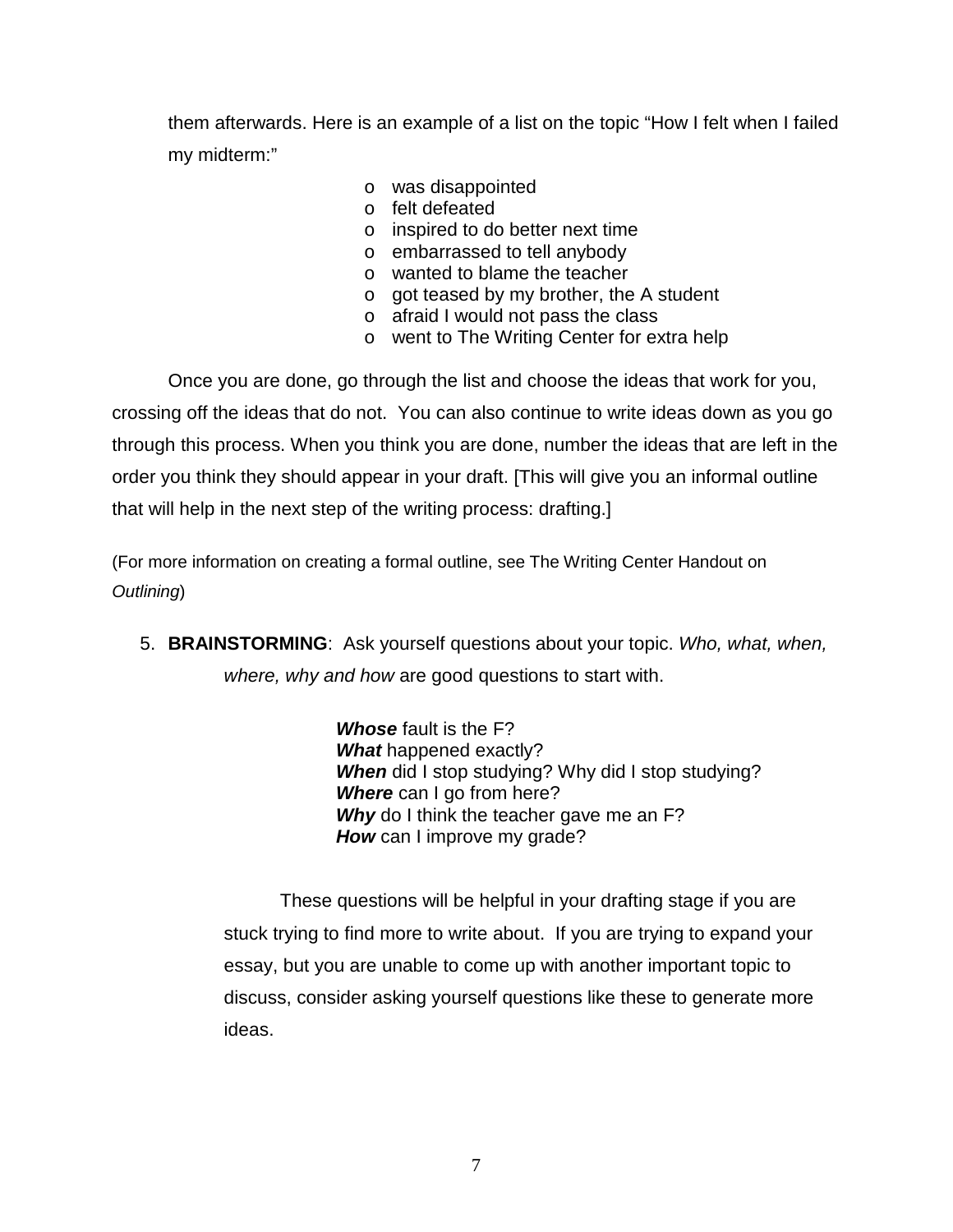

- 6. **CUBING**: If you are having trouble describing a topic or idea, a helpful prewriting tool is cubing. This strategy will help you acknowledge and be able to describe different sides of an idea. Cubing is a great prewriting tool for more developed and extensive essays. The following steps will explain each step of the cubing process.
	- Think of your subject as a cube. A cube has six sides. In this exercise, every side is a different way to look at your subject. Try making a cube.
	- Look at one of the object's sides, and try to write about how your topic **compares and contrasts** to something in your life. You can also make a diagram.
	- Turn the object so that you are now observing a different side of it. Now, **associate** your topic with something. This could be a similar idea or topic.
	- Turn the object again, but this time, **analyze** your topic. What are the essential features or aspects of it? Is it useful? How would this topic be beneficial or detrimental?
	- When you turn your object to the next side, discuss how your idea can be **used**. Can you apply it to everyday life? Can it be used by many people or even often?
	- Lastly, turn your object again, and decide whether **you are for it or against it**. Once you make a decision, list your reasoning based on all of the previous information you have collected during the exercise.

Now that you have applied this thinking exercise to a topic, you can apply it to any other idea. Think about your topic, and list different ideas or points that stand out to you. You may even try to time yourself while observing each side. The more you practice this technique, the faster your ideas will come to you.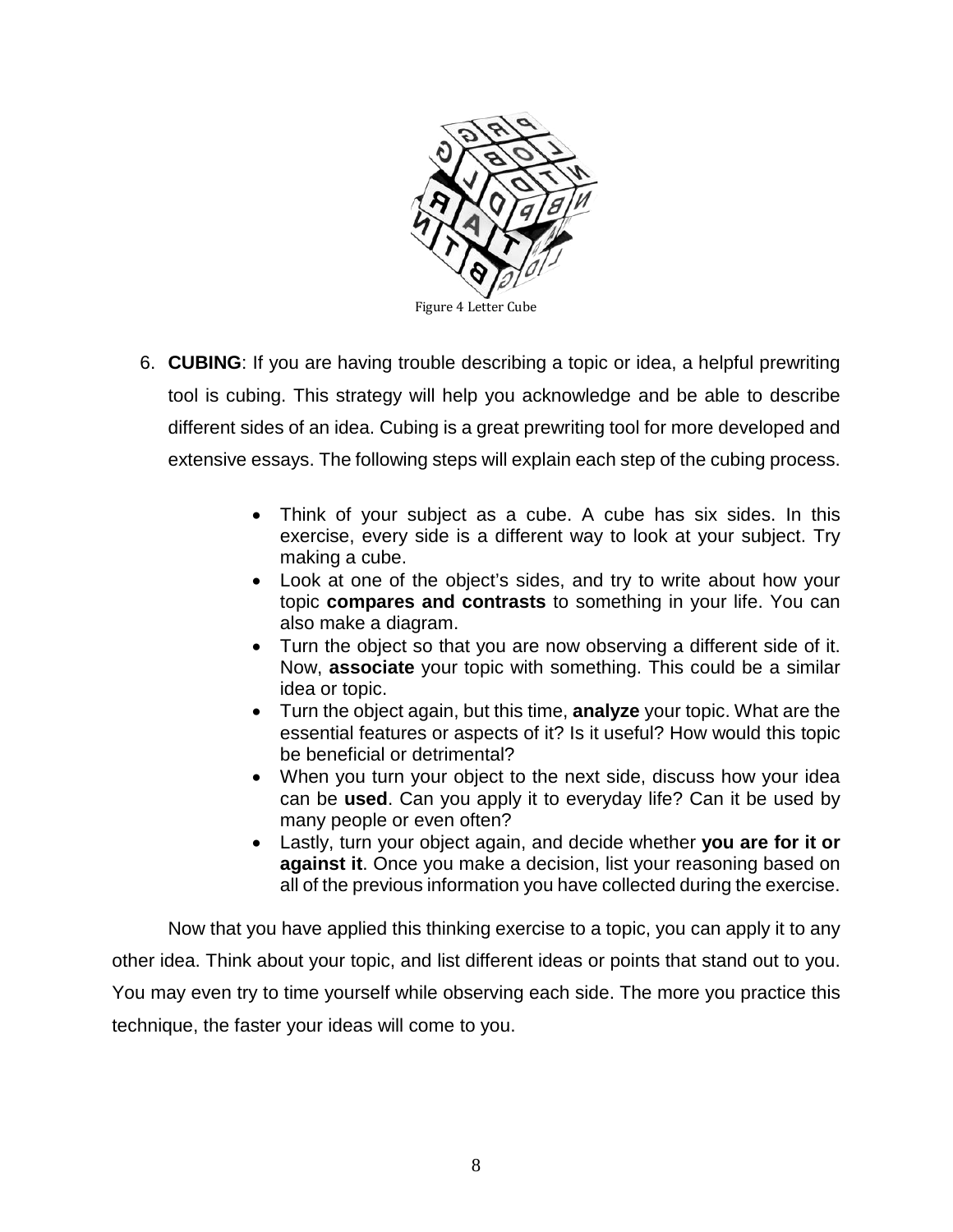## **EXAMPLE:**

### Topic: What are the Benefits of Driving Hybrid Cars?

- We can look at one "side" of this topic by comparing and contrasting hybrid cars to something in your life. You may spend much money on gasoline, while people who drive hybrid cars spend a great deal less.
- Now that we've identified one "side" of this topic, we can associate it with something similar. For example, since hybrid cars eliminate a large amount of pollution, we can assume that this topic is similar to the idea of recycling or practicing other ecological habits, such as saving water.
- The next 'side" of this topic requires us to analyze it. We can gather essential information about hybrid cars by doing research or using what we already know. Hybrid cars would be very beneficial because they require little gasoline in order to run, they prevent thousands of pounds of pollution each year, driving these cars save many wildlife habitats, etc.
- While observing the following "side," we know that hybrid cars can be widely used by billions of people every day. Because they are so economically smart, they would save the average American thousands of dollars a year on gasoline costs.
- The final "side" of this topic requires you to make a decision as to whether you are for or against your topic. In this case, we are discussing driving hybrid cars. Based on the information given, you will make your decision.

This approaches your subject from six different perspectives and can be very thorough. Use this method if you need to come up with a more developed paper.

### **Cubing Exercise:**

- a. Choose a topic. (issue, person, idea, event, problem, person, object, scene)
- b. Write it at the top of your page to help you keep it firmly in mind.
- c. Give yourself three to five minutes to write from each of the perspectives listed below.

\*Start from what you know, but do not limit yourself: this is all part of the discovery process. This way you can identify those areas that will need further thought or research and speculate about where you will discover this information.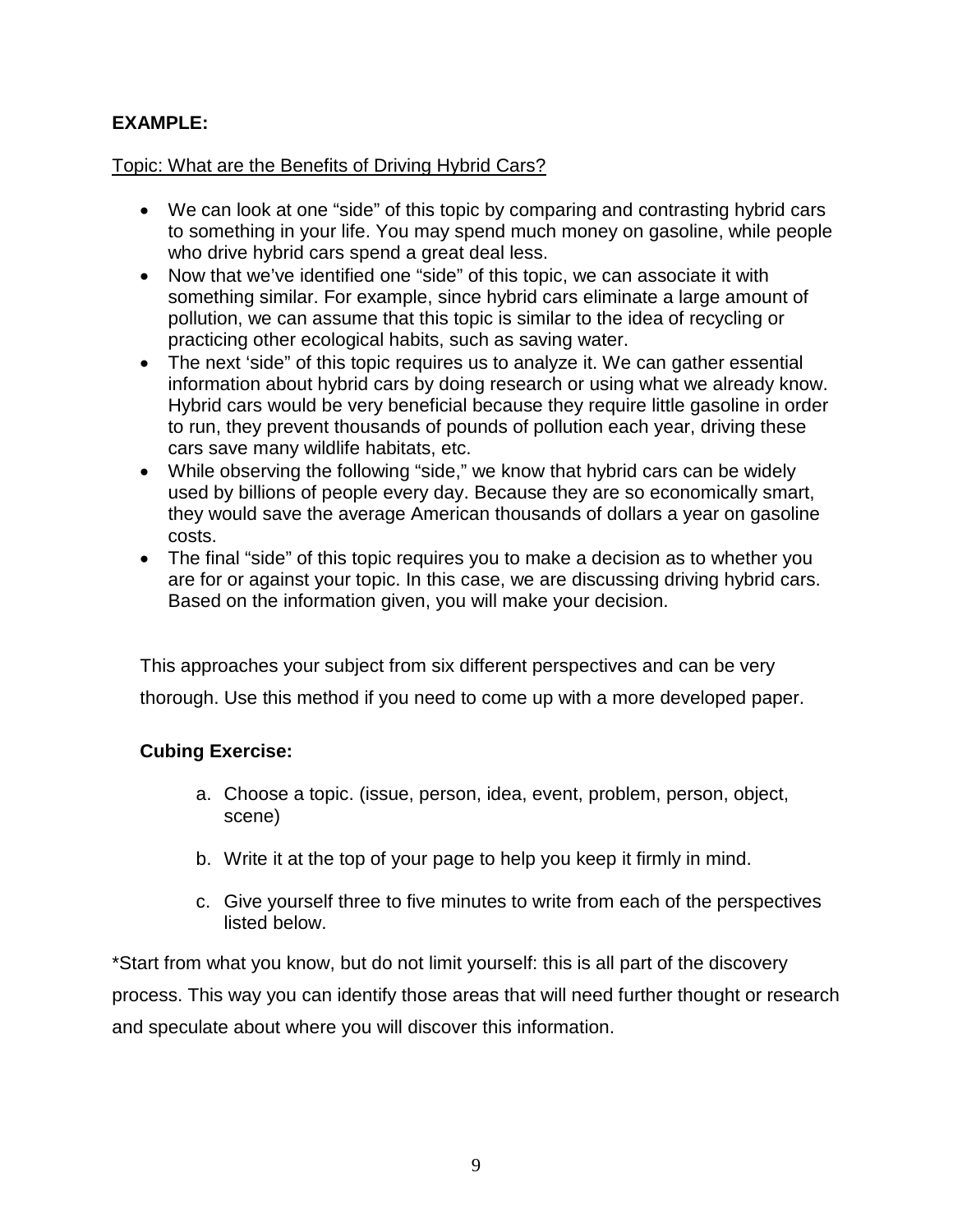\*Try to keep your momentum going; that is, keep going until you have written about your topic from all six perspectives. As in [freewriting,](http://users.humboldt.edu/tduckart/Freewriting.htm) it is important to reread what you have written. Look for surprises, unexpected insight, and momentum.

- 1. *Describing*: Physically describe your topic. What does it look like? What color, shape, texture, size is it? Identify its parts.
- 2. *Comparing*: How is your topic similar to other topics/things? How is it different?
- 3. *Associating*: What other topic/thing does your topic make you think of? Can you compare it to anything else in your experience? Don't be afraid to be creative here: include everything that comes to mind.
- 4. *Analyzing*: Look at your topic's components. How are these parts related? How is it put together? Where did it come from? Where is it going?
- 5. *Applying:* What can you do with your topic? What uses does it have?
- 6. *Arguing:* What arguments can you make for or against your topic? For example,
	- Pros: Cubing is an excellent tool for rapidly exploring a topic. It reveals quickly what you know and what you don't know, and it may alert you to decide to narrow or expand your topic.
	- Cons: Cubing asks us to examine a topic in an unusual way and this may prove frustrating to some writers. It may feel awkward at first to describe something like abortion and this may cause a writer to abandon this technique or, worse, the topic itself.

Remember, whenever you feel like you are drawing a blank and are out of ideas, pretend your writing is a three-dimensional object; look at each side of it, and write whatever comes to mind. This will be a great help to you when you run out of ideas.

### **Exercise:**

Pick a topic of your own or one that your instructor has given you, and, for that topic, choose two of the four pre-writing techniques to practice. Each pre-write should be at least a page in length.